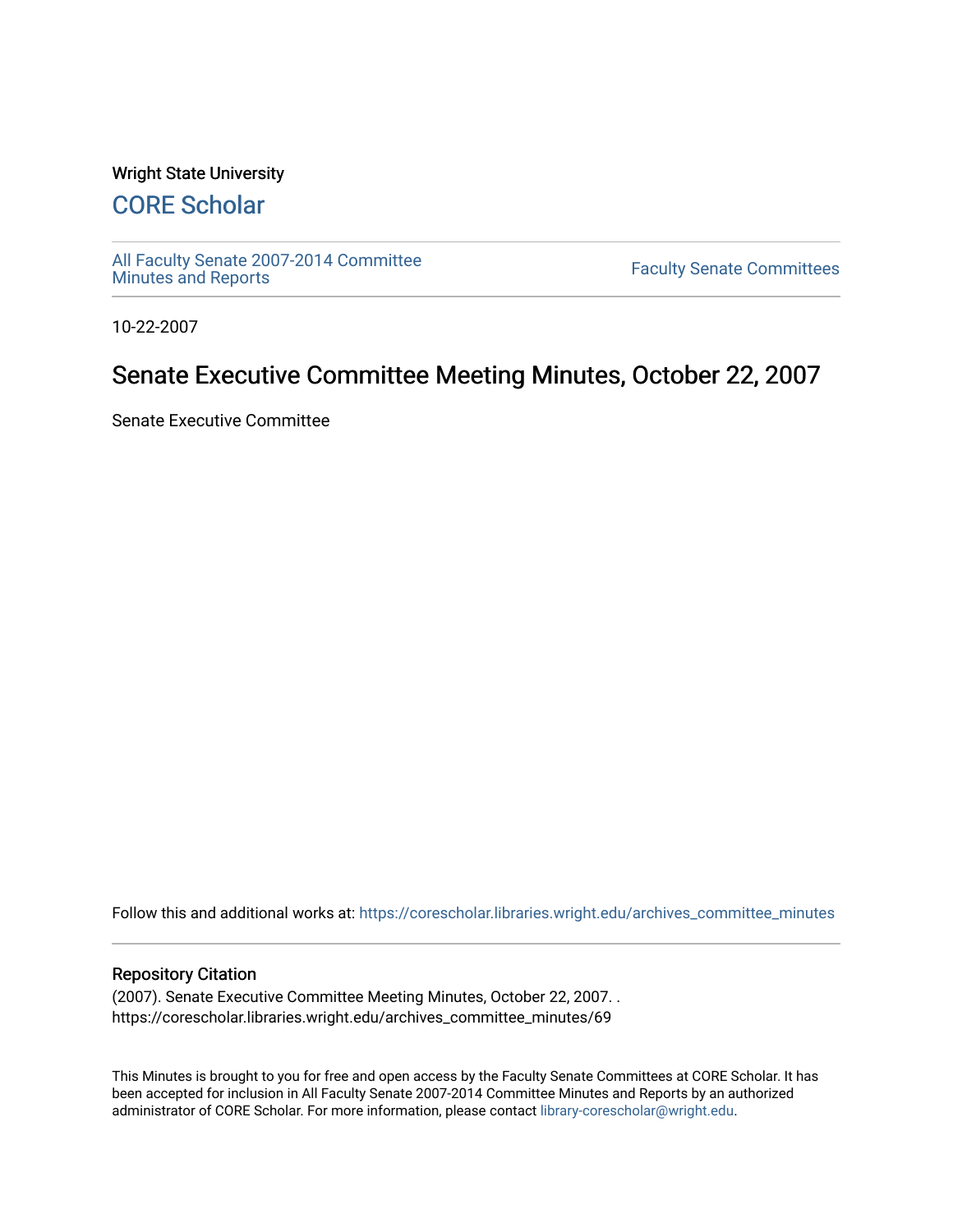### **Minutes Senate Executive Committee October 22, 2007, 3:00 p.m.**

Attendance: Tom Sudkamp, Faculty President; Jacqueline Bergdahl, COLA; Allen Nagy, COSM; Richard Schuster, BSOM; Eileen Self, CEHS; Mike Sincoff for Bud Baker, RSCOB; Kefu Xue, CECS; Pam Zambenini, Staff.

1. Approval of November 5, 2007 Senate Agenda

 The committee discussed the possibility of having three guest reports. It was decided that guest reports should be limited to 10 minutes or less. Beth Sorensen, Athletics Council, will report on the Knight Commission; Anita Curry-Jackson will report on the University College report to UCAPC; and Pam Wallace-Stroble will report on Senate Bill 311 "WSU Dual Enrollment Program 2007-08 Operating Procedures."

2. November EC Meeting Time

 An alternate meeting time will be scheduled as the normal meeting date will fall on the Veteran's Day holiday (November 12). The next week is Thanksgiving week and classes are not in session. Pam Zambenini will find an appropriate time.

3. Faculty Summit Meetings

 Faculty Summit Meetings are in process and two more remain on October 23 from 11:30-1:00 and October 24 from 9:00-10:30. Dr. Sudkamp felt the meetings were fruitful thus far, their purpose being to get WSU in front of upcoming issues on the state level. He encouraged EC members to attend and make their colleagues aware. It was requested that Dr. Sudkamp address the outcome of the meetings in his report to Senate and ask the administration to do so as well.

4. Formulating and Disseminating A Policy On Posting Grades

 It was noted that while the CATS site indicates what you can't do when posting student information, it does not state what you can do. So that faculty do not unknowingly violate student privacy rules, EC members agreed that an ad hoc committee be formed to create a policy to address this. Because of the AAUP contract and the formation of the new Faculty Affairs Committee that handles only non-bargaining unit matters, forming ad hoc committee would be appropriate. EC members will poll their constituencies for members.

- 5. Tenure Removal Committee Several members of the Tenure Removal Committee are no longer at the university. EC will work to replace those vacancies with tenured, full-professors, following Article 15.8 of the Bargaining Agreement.
- 6. Academic Misconduct Policy